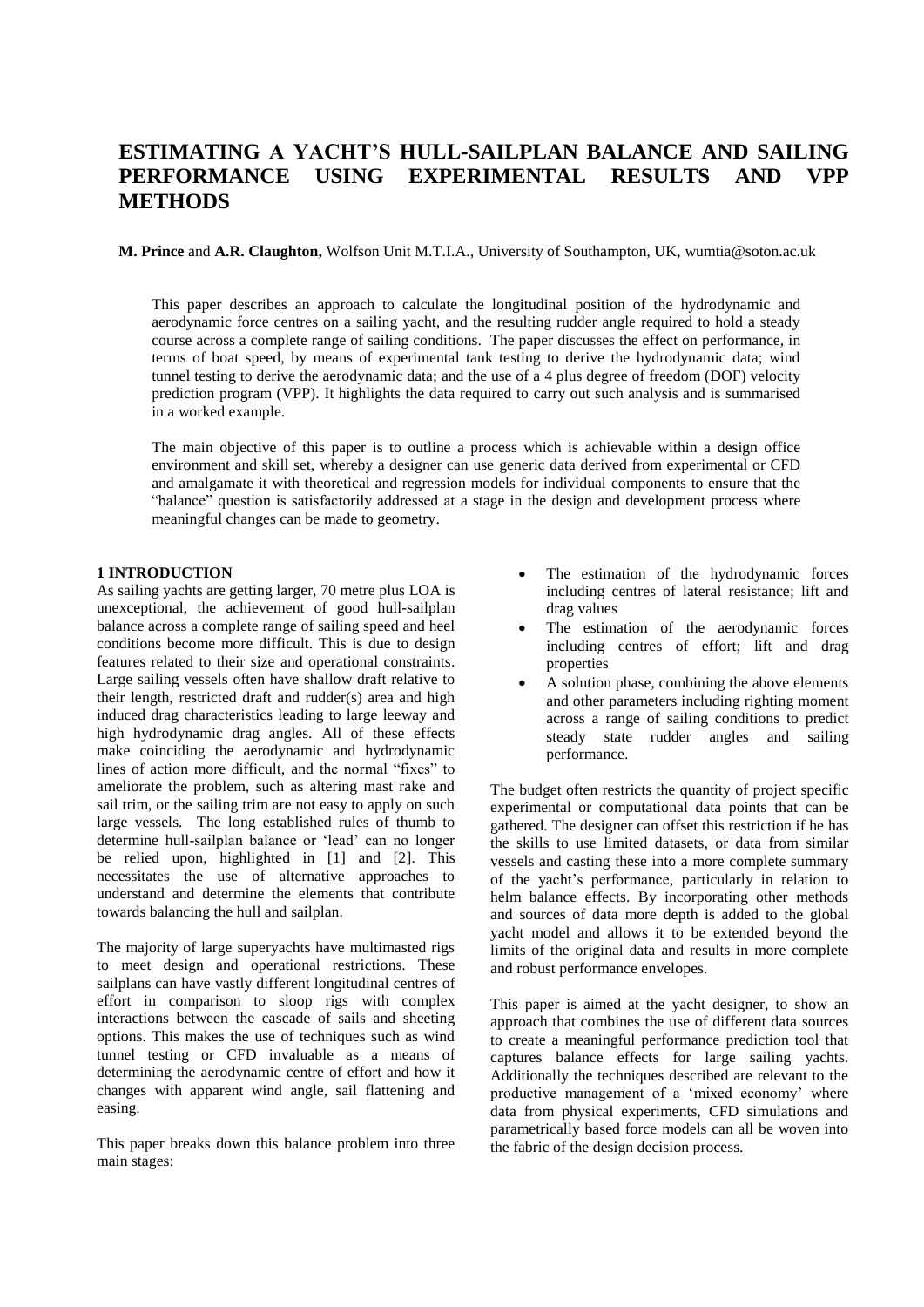#### **2 TANK TESTING**

Sailing yacht tank testing is principally used as a means of estimating a vessel's resistance and sideforce generating properties, with limited attention paid to the impact of rudder use on resistance. This has typically been the case in race boat development where changes of longitudinal centre of lateral resistance (CLR) are reasonably well understood and easily predicted with deep keels and rudders taking large proportions of the lift generation. Large yachts often have comparatively shallow draft appendages which in turn leads to greater lift contributions from the relatively inefficient hull. This lift generation by the hull induces a Munk moment which can have a significant effect upon the centre of resistance. These effects must be incorporated within any analysis if it is to yield meaningful guidance for the designer.

Standard semi captive model sailing yacht testing techniques adopted by the authors are described in [3] and [4]. Following the completion of an upright resistance curve (zero heel, zero yaw), at each test speed and heel test condition a sweep of leeway angles will be tested on both tacks with a rudder set to a plausible helm angle. Some judgement must be exercised here, it is clearly wrong to test at zero rudder because this means every test point has the "wrong" rudder angle. Therefore an angle of say 2 or 3 degrees may be chosen, although this will not be the correct angle it does at least mean that the test data has captured some of the effects of the pressure field around the rudder. A matrix of speed and heel combinations covering the expected vessel sailing range will be carried out. The major benefit of this style of testing is that it allows for good estimation of the different resistance components, robust scaling of the model scale results and provides a direct approach to assimilate the data for into a VPP.

Figure 1 summarises the typical results for one speed/heel condition, on one tack. The labels show the leeway and rudder angle for each data point. The leeway variation sweep was carried out with the set rudder angle of 4˚, after which a rudder sweep was carried out at 5˚ of leeway.

These results here can be used to determine:

- Heel drag (drag at zero sideforce)
- Drag at sailing sideforce
- Effective draft

The effective draft is determined by applying a least square fit to the standard leeway speed data. This is appropriate for most vessels, however the linear assumption does not hold when significant lift is taken by the hull or low aspect ratio appendages operating at high leeway angles as is the case with many large yachts. In such cases a first order polynomial or similar is used to fit the data.



Figure 1: Typical tank testing resistance versus sideforce<sup>2</sup> plot

The rudder effectiveness tests are carried at or close to **0.2 5,8 5,6** the leeway setting coinciding with sailing side force **45 5,8** (SSF) appropriate to that heeled condition, as can be seen **2,4** in Figure 1 with the SSF line. Rudder angle changes are made over a range, i.e. 2, 4, 6, 8 degrees. These are then **5,6** and to determine the relative change in CLR with rudder angle, which can be seen in Figure 2. This can then be undertaken across a range speed/heel conditions with the **5,4 0.0** CLR change being expressed per degree of rudder angle **35** for each condition. ange being expressed per degree of rudder a **CRA**<br>
Figure<br>
Explore expect with the BBI line. Rudder digit **5,4 5,2** re<br>Personali<br>Personali



Figure 2: Typical longitudinal centre of lateral resistance (CLR) change with sideforce

The complete set of data will eventually consist of 8-10 data sets like the one shown in Figure 1, and 3-4 rudder variation data sets like the one shown in Figure 2. These data are scaled to the full size and submitted to a fitting process which the VPP can interrogate across the entire range of boat speed, heel and sideforce to yield the following data: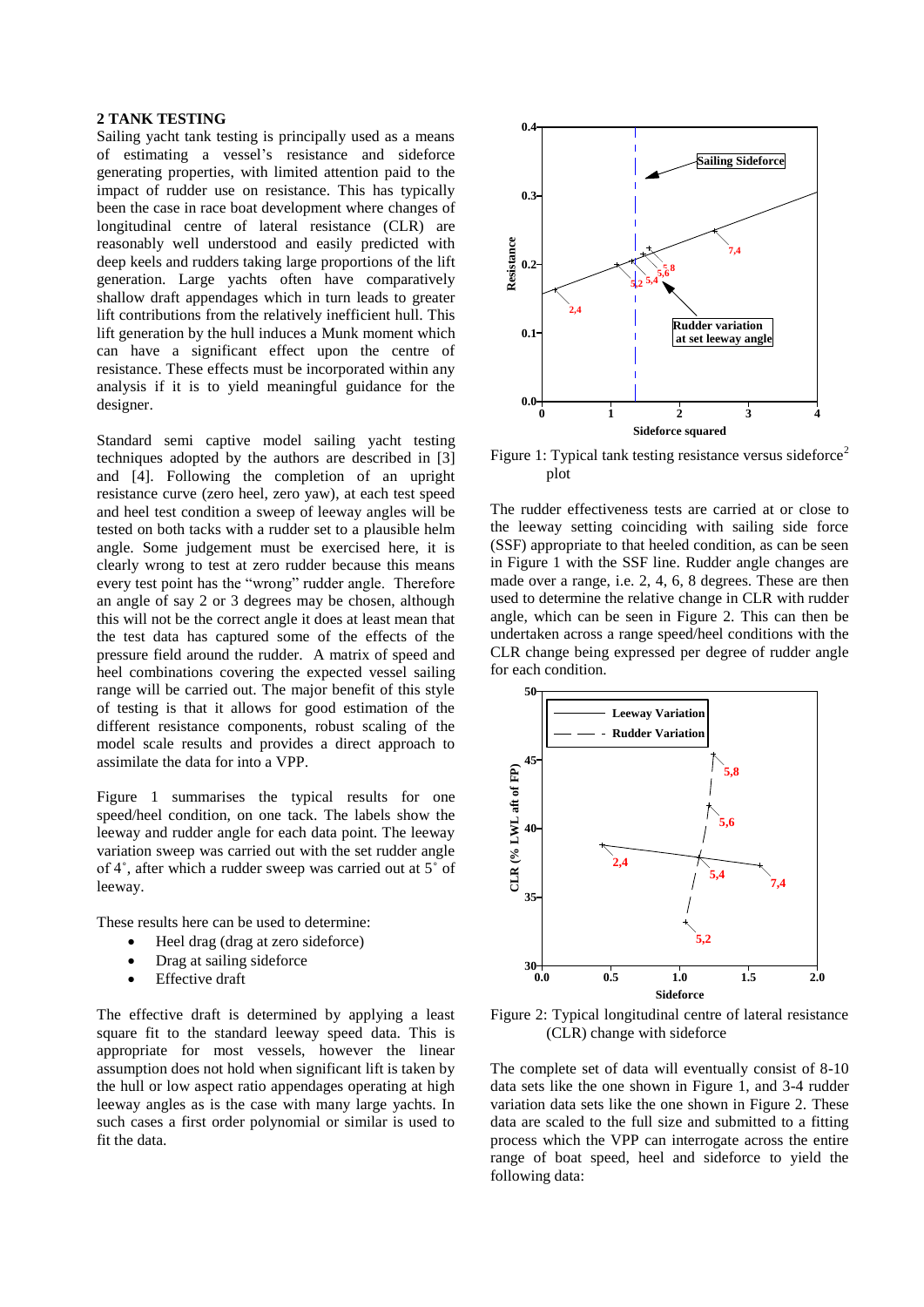- Resistance as a function of sideforce
- Vertical and Longitudinal centre of lateral resistance at standard rudder setting
- Sideforce versus leeway relationship
- Rudder angle relationship to CLR and resistance

For direct input into a VPP this is summarised to a table input of:

- Boat speed
- Heel angle
- Leeway angle
- Rudder angle
- Resistance (Force along the vessel track)
- Sideforce (Force normal to the vessel track)
- Roll moment (Mx)
- Yaw moment (Mz)

#### **3 SAIL AERODYNAMICS**

Large superyachts often have multi-masted sailplans due to mast height restrictions, ranging from ketches to 3 masted or more schooners. At the design stage, a number of questions are often being asked, such as what is the overall sail performance in terms of driving force, sideforce and achievable apparent wind angles. Are the masts in best location and are the separations suitable? Do the sails interact favourably? Do sheeting locations impact on the deck arrangement? The wind tunnel offers a perfect environment in which to address these questions. It often provokes a stimulating discussion between the stylists, sailmakers, Naval Architects, and designers.

## 3.1 WIND TUNNEL TESTING

There are a number of practitioners of scale model experimental sail aerodynamics. Historically, these have focussed on driving force, sideforce and roll moment parameters [5], but in more recent times the importance of yaw measurement upon absolute yacht performance has received greater attention [6] and [7].

Sail testing techniques are discussed in a number of other sources. The authors adopt the following processes which enable robust analysis and scaling of the results to full scale and facilitates complete datasets for direct inclusion into VPPs. Bare hull and mast windage tests are carried out to assist in the understanding of the breakdown of forces.

Whilst maintaining constant wind pressure, each sail combination at each tested apparent wind angle is optimised by sheeting all the sails to produce the maximum driving force. Having achieved this, other combinations of sheeting are used appropriate to depowered modes, i.e. maximum drive force (Df) at a specified limit of heeling moment (Hm) (optimising Df/Hm ratio). At this stage, the change of longitudinal centre of effort (CEA) with depowering and sheeting can be observed. This process indicates the range of potential movement of centre of effort.

The data is analysed to apply the blockage corrections, and calculate the sail force and moment coefficients which are then used at full scale. The authors use an inhouse software 'WindCorrect' to carry out this analysis and create aerodynamic data fit files for each tested sail set that can be read directly by the VPP.

Figures 3,4,5 show typical results for one sail configuration and three apparent wind angles, Drag coefficient  $(C_D)$  versus Lift coefficient  $(C_L)$ , nondimensional Driving force (Df) versus Heeling moment (Hm) and Centres of efforts versus Heeling force (Hf), respectively.

The objective of the tests is to produce a set of data for each sailset (e.g. full sail, offwind and reefed configurations) that encompasses a range of apparent wind angles for input into a VPP. This uses an approach similar to that of the ORC [8] to model sail easing and flattening.

In Figure 3, the line fit through the  $C_D$  versus  $C_L^2$  data for the apparent wind angle  $(\beta_a)$  of 30° corresponds to the effective rig height and is used to derive the drag associated to the eased/flattened sail settings. This figure shows typical sail trimming effects, at 30˚apparent wind angle the  $C_D$  versus  $C_L^2$  line is sensibly linear, the maximum C<sub>L</sub><sup>2</sup> of 2.5 ( $\sqrt{2.5}$ =1.58 C<sub>L</sub>) is achieved by overtrimming the sail so that a little extra drag is incurred, then as the sail are eased the lift coefficient can be reduced to 1.0 before sail efficiency is lost. At the wider apparent wind angles it becomes increasingly difficult to efficiently de-power the sail.

This is carried out on as many of the proposed sail plan options as is possible, covering upwind, reaching and downwind configurations as well as reefed settings.

Figure 4 shows the VPP input file fit applied to the 30 $^{\circ}$   $\beta$ <sub>a</sub> and the maximum Df values appropriate to each apparent wind angle.



Figure 3: Typical wind tunnel  $C_D$  versus  $C_L^2$  plot

Figure 5 shows forward and lower shift in centre of effort as the sailplan is eased. As with a majority of rig types, the most significant and efficient easing strategies result to sheeting out the aft most sail, with lesser easing moving forward through the sailplan.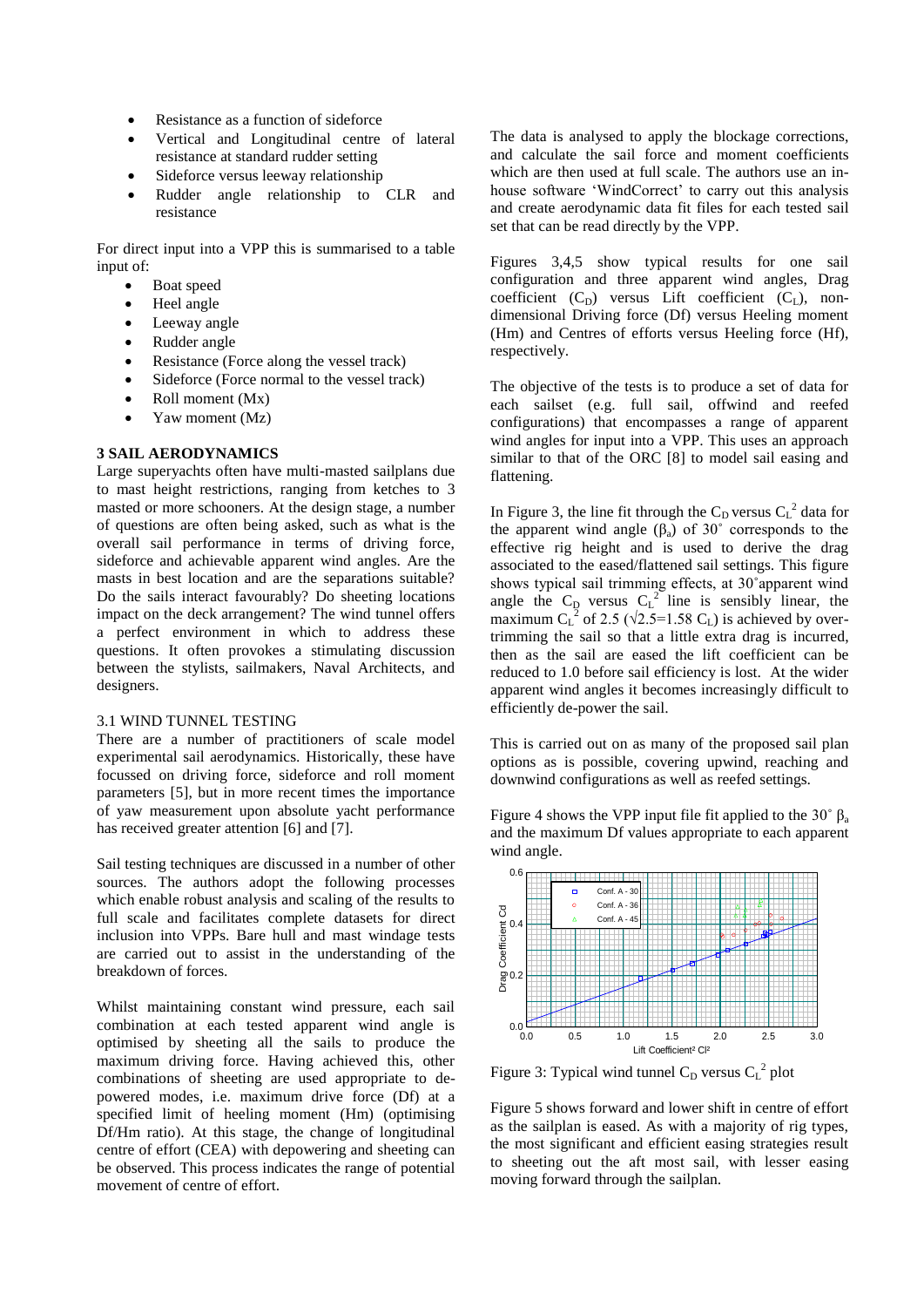

Figure 4: Typical wind tunnel driving force versus heeling moment plot



Figure 5: Typical wind tunnel CEH and CEA versus non dimensional heeling force plot

It is important to maintain similar CEA characteristics as a sailplan is reefed to prevent large changes in rudder angle. This is the stage were alternative strategies can be tested to ensure this is the case and highlight reefed configurations that are not.

#### 3.2 FITTING PROCESS

From analysis of the scaled test data, the following data are determined for the range of apparent wind angles tested, this includes:

- $C_{L}$
- $C_D$
- CEH at maximum Df
- CEA at maximum Df
- Effective Rig Height (He)
- Function of change of CEH and CEA with  $C_{L}$

This data set is then augmented by interpolating and extrapolating for other apparent angles that were not tested, to create a continuous set of data that can be used by the VPP. As with the hydrodynamic data fits the aerodynamic data are not simply faired surfaces through the test data points, they are derived by interpolating and extrapolating the effective rig height and the maximum lift coefficient with its associated drag coefficient across the apparent wind angle range. By adopting this physics based approach valid data can be derived for the full range of wind angles from a relatively sparse set of test data.

All this data has been corrected to the upright condition, as the VPP will apply the appropriate heel manipulation.

This is a highly appropriate solution in the creation of a consistent and robust data set for direct inclusion into a VPP environment. Other test methods will answer specific questions, i.e. most appropriate sail settings for a specific wind condition, vessel stability and wind angle but will be of limited overall value in creating a systematic or complete dataset for inclusion in a mathematical fitting process such as a VPP. This analogous to the situation experienced in tank testing, where "sailing dynamometer" systems that generated data only at conditions where the roll moment equilibrium of the full scale boat was matched at each heel angle. This system gave instant gratification by capturing stability effects without the need for further analysis, but it generated data sets that lacked the heeling force degree of freedom, and in so doing provided data that was much less easily applied in the general case.

### **4 SOLUTION PHASE**

The velocity performance prediction program (VPP) has the ability to integrate the complete range of hydrodynamic and aerodynamic elements.

#### 4.1 HYDRODYNAMIC COMPONENTS

The drag and lift properties associated with hydrodynamic components include that of the:

- Keel
- Bulb
- Rudders
- Other appendages such as daggerboards

The breakdown of hydrodynamic forces on each element includes:

- Viscous drag
- Lift and induced drag
- Wavemaking drag
- Interaction between the elements such as downwash angle and wake effects

#### 4.2 AERODYNAMIC COMPONENTS

The aerodynamic components include:

- Sails, various different types
- Mast and rigging including windage

These are comprised of aerodynamic forces including:

- Viscous drag
- Lift and induced drag
- Drag due to separation
- Interaction effects such as bi-plane and blanketing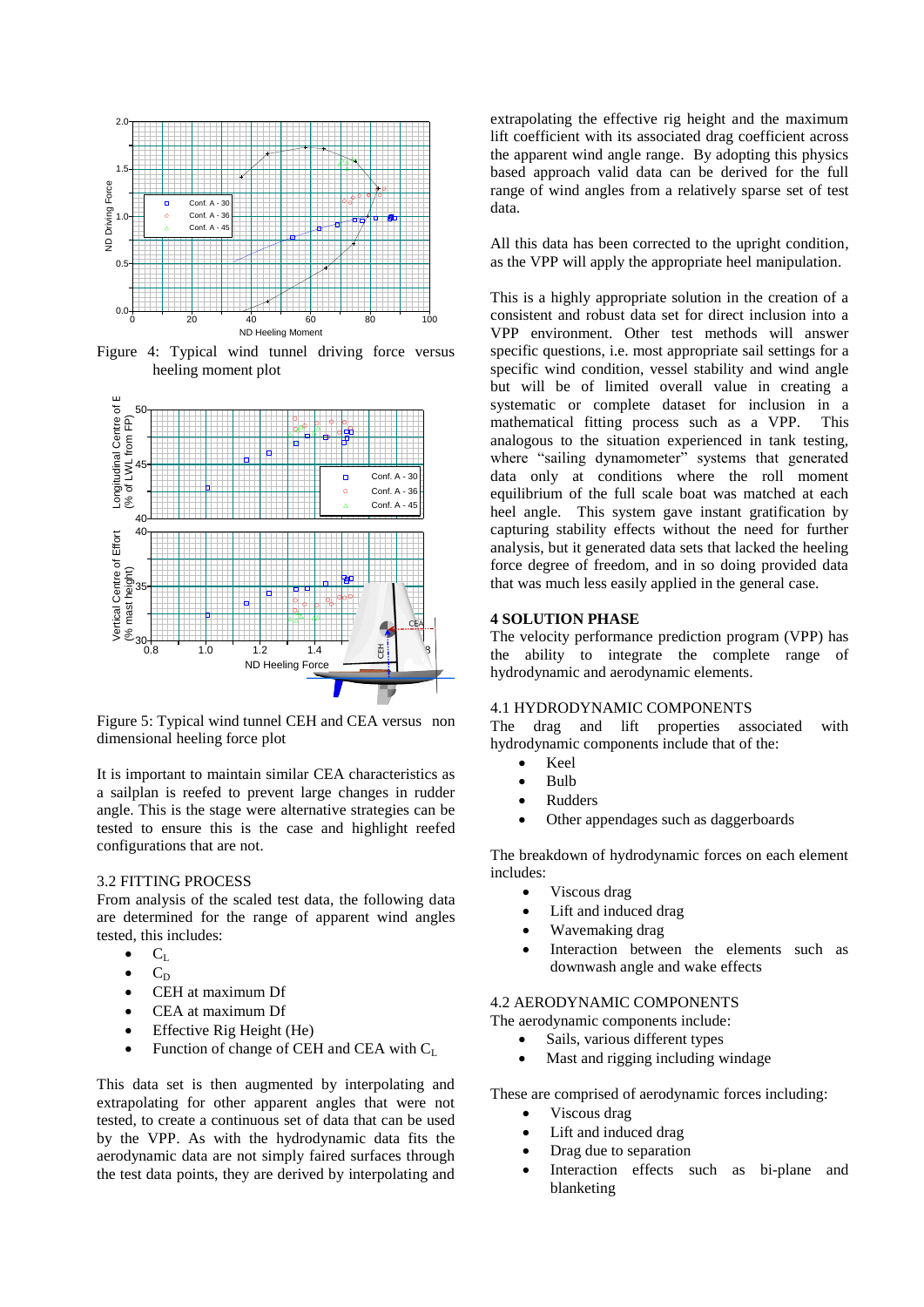#### 4.3 VPP

The VPP used (WinDesign6) can incorporate different force models for each component, such as the Delft Systematic Yacht Hull Series for the canoe body, ORC aerodynamic sail coefficients and built in models based on theoretical and experimental regressed models.

Sections 2 and 3 have briefly summarised the creation of models specific to a particular vessel which can be used directly within a VPP.

Discussed here is a 4 DOF approach, whereby the VPP

aims to resolve the force and balance equations:

\n
$$
\sum F_x = (\text{driving force}) - (\text{resistance}) = 0
$$
\n
$$
\sum M_x = (\text{heeling moment}) - (\text{righting moment}) = 0
$$
\n
$$
\sum F_y = (\text{hydro sideforce}) - (\text{aero sideforce}) = 0
$$
\n
$$
\sum M_y = (\text{hydro yaw moment}) - (\text{aero yaw moment}) = 0
$$

The WinDesign 6 software uses a modified multidimensional Newton Raphson iteration scheme to resolve these equations.

It must be borne in mind that each of the parameters listed above are functions of a number of variables. A breakdown of the simplified case of a 2 DOF VPP is detailed in [9].

For direct input of the externally derived hydrodynamic or aerodynamic data WinDesign 6 uses a thin plate spline (TPS) with radial basis function (RBF) which allows the program to apply reliable fits to multivariate, irregular data. In the majority of testing situations the authors endeavour to use systematic test programmes that allow the creation of well populated datasets covering as much of yachts sailing performance envelope in terms of speeds, heel, leeway and rudder angles as possible and ensure that the data is fair and extended to cover the entire condition range (as per section 2) prior to use within a VPP.

It is often the case in a design environment that the data available to create a hydrodynamic or aerodynamic vessel specific fit is relatively sparse and the data points are not distributed regularly. This often results from limited results to base a fit upon which is often due to budget restraints as each data point comes with a cost implication or time constraints in the project plan, or computational constraints if using CFD. This is the case when using offwind sail data derived from Direct Eddy Simulations (DES) [10] where a comprehensive matrix of test results would be prohibitive. The RBF component of the spline fit allows the program to interpolate points and develop a smoothed surface across parameter space that is then used as a hydro or aerodynamic force component.

For ease of understanding the aero/hydro balance problem parameters such as CLR and CEA have been used, whereas they each relate to a 3-D vector and as such this is what needs representing within the VPP modelling, and is defined in terms of boat axis Fx, Fy, Mx and Mz.

#### **6 WORKED EXAMPLE**

A VPP is a primary tool in the design decision process, and therefore being able to use a mixed economy of input sources is very powerful. It is possible to use experimentally derived data and with minor adaptations to replace, or add new appendages. This can allow the user to build a complete hydrodynamic model around limited data, using built-in internal models and their own regressions.

The worked example in this presentation aims to highlight the possibilities of changing and replacing rudder configurations. This has been focussed upon because the rudder arrangement is the primary longitudinal balancing control for a superyacht. Changing rudder angle can produce much larger changes in CLR than alterations to sail trim can make to the CEA. Also by controlling CEA with sail trim you inevitably lose driving force and efficiency. Sails are at their optimum at a single CEA position, whereas the hull resistance is less sensitive to change in CLR, as shown in Figures 1  $\&$  2. Relative to rudder usage, sail sheeting and setting changes outside a reasonable restrictive range typically result in large losses in driving force.

It is based on actual results derived from tank testing and wind tunnel sail testing and this scenario applies equally to CFD developed data, where a designer has commissioned various simulations. Following this programme of work particular features are modified which is not uncommon during a project. In the case of a luxury yacht project, various specifications may change. Therefore the previous derived yacht data will need to be modified to suit the new design requirements.

A case study was undertaken using Windesign 6 using experimentally derived hydrodynamic and aerodynamic data for a very large multi masted schooner rigged superyacht. The tank testing was conducted with a single centreline semi-skeg rudder.

The hydrostatic data such as GZ and displacement for each option is determined directly from geometry surface files of the hull and appendages, LCG and VCG definition and applied directly in the VPP.

The design change simulated using the VPP was swapping the single rudder for a twin rudder arrangement. This example presents the results for both the single and twin rudder options and the resulting changes in rig/sailplan location in order to maintain acceptable helm angles and sailing performance.

The original scaled and fitted tank data incorporates the combined effects of the canoe body, stub keel and single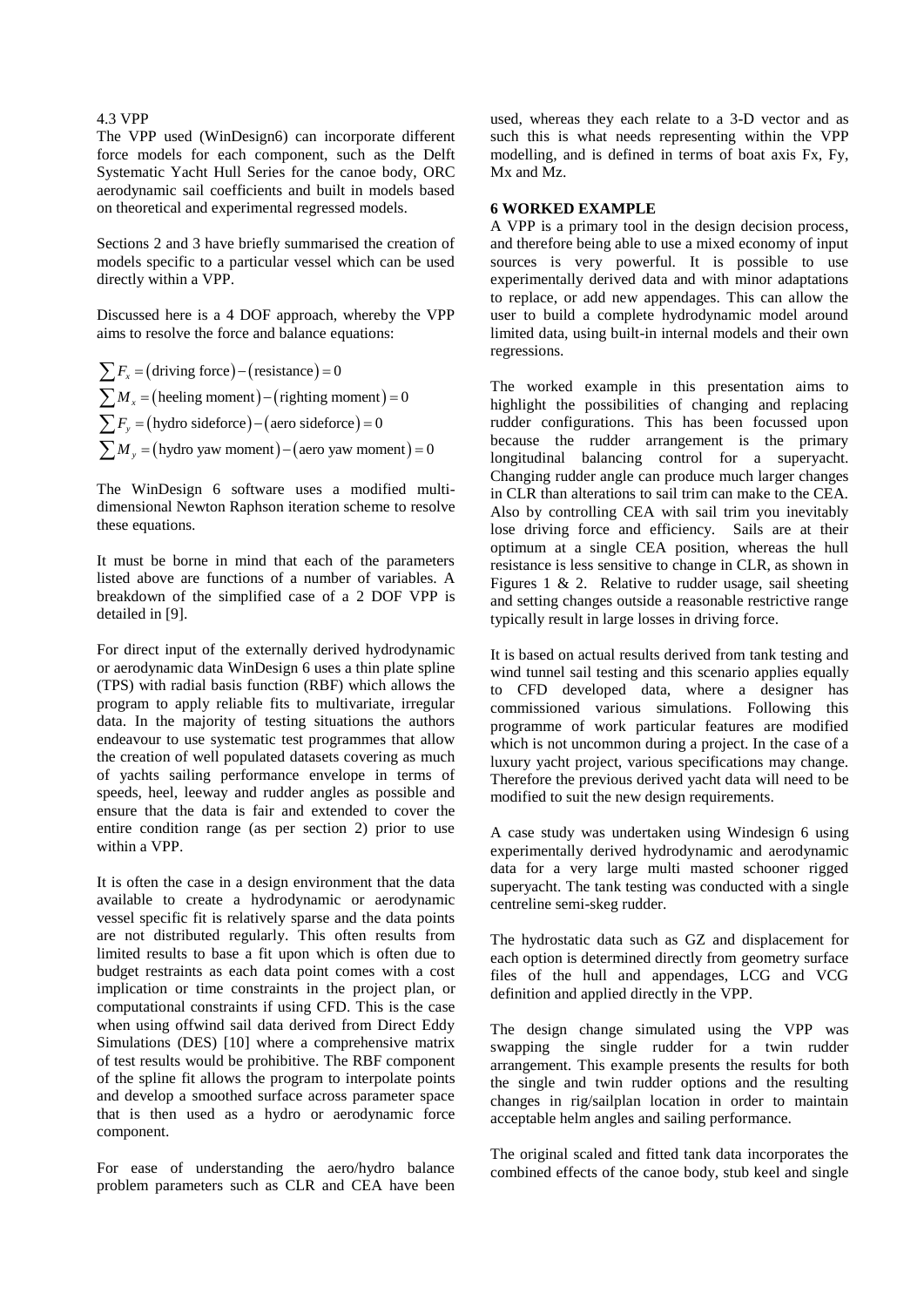centreline semi-skeg rudder, with limited rudder variation data. In order to build on this, it is manipulated to allow the VPP to use a virtual rudder that uses the internal rudder model (in terms of induced drag and lift) with a prediction of downwash and angle of attack effects. The force model components are shown in Table 1.

| Component    | Data Source         | Force Data          |  |  |
|--------------|---------------------|---------------------|--|--|
| Hull<br>Keel | Tank results        | Resistance,         |  |  |
| Rudder       |                     | SF, Mx & Mz         |  |  |
| Virtual      | WD 6 internal model | SF, CLR and         |  |  |
| Rudder       |                     | <b>Induced Drag</b> |  |  |
| $-1$<br>____ |                     |                     |  |  |

Table 1: Single Rudder Hydrodynamic Force Model Components

In this way the CLR relationships and rudder volume contribution effects in the original data are retained, but the virtual rudder angle can be varied by the VPP solution algorithm to maintain the force and moment balance with the sails.

This is then run through the VPP using the experimental derived aerodynamic data. The predicted rudder angles across a comprehensive range of true wind speeds and angles are presented in Figure 6. This shows that the rudder angles for the standard single options are within a reasonable range across the matrix of true wind speeds and angles.



Figure 6: Rudder angles for single centreline rudder.

It also leads to respectable sailing speeds as detailed on the polar plot of Figure 7.

To model the twin rudder configuration the tank data was re-analysed to remove the viscous drag of the single centreline rudder and the force model components were adapted as shown in Table 2.

| Component        |         | Data Source      |  |               | Force Data          |  |
|------------------|---------|------------------|--|---------------|---------------------|--|
| Hull Keel Rudder |         | Re-analysed Tank |  |               | Resistance,         |  |
|                  | results |                  |  | SF, Mx & Mz   |                     |  |
| Twin             | Virtual |                  |  | WD 6 internal | SF, CLR and         |  |
| Rudders          |         | model            |  |               | <b>Induced Drag</b> |  |

Table 2: Twin Rudders Hydrodynamic Force Model Components



Figure 7: Polar performance plot in the single rudder condition

The predicted rudder angles are presented in Figure 8.



Figure 8: Rudder angles for twin rudders and original sailplan

Changing directly to the twin rudder option shifts the CLR 7% of the LWL aft leading to highly negative rudder angles in the light upwind wind range. This results in part from the increased rudder effectiveness due to twin rudders having less influence from keel downwash, angle and wake that the single rudder experiences.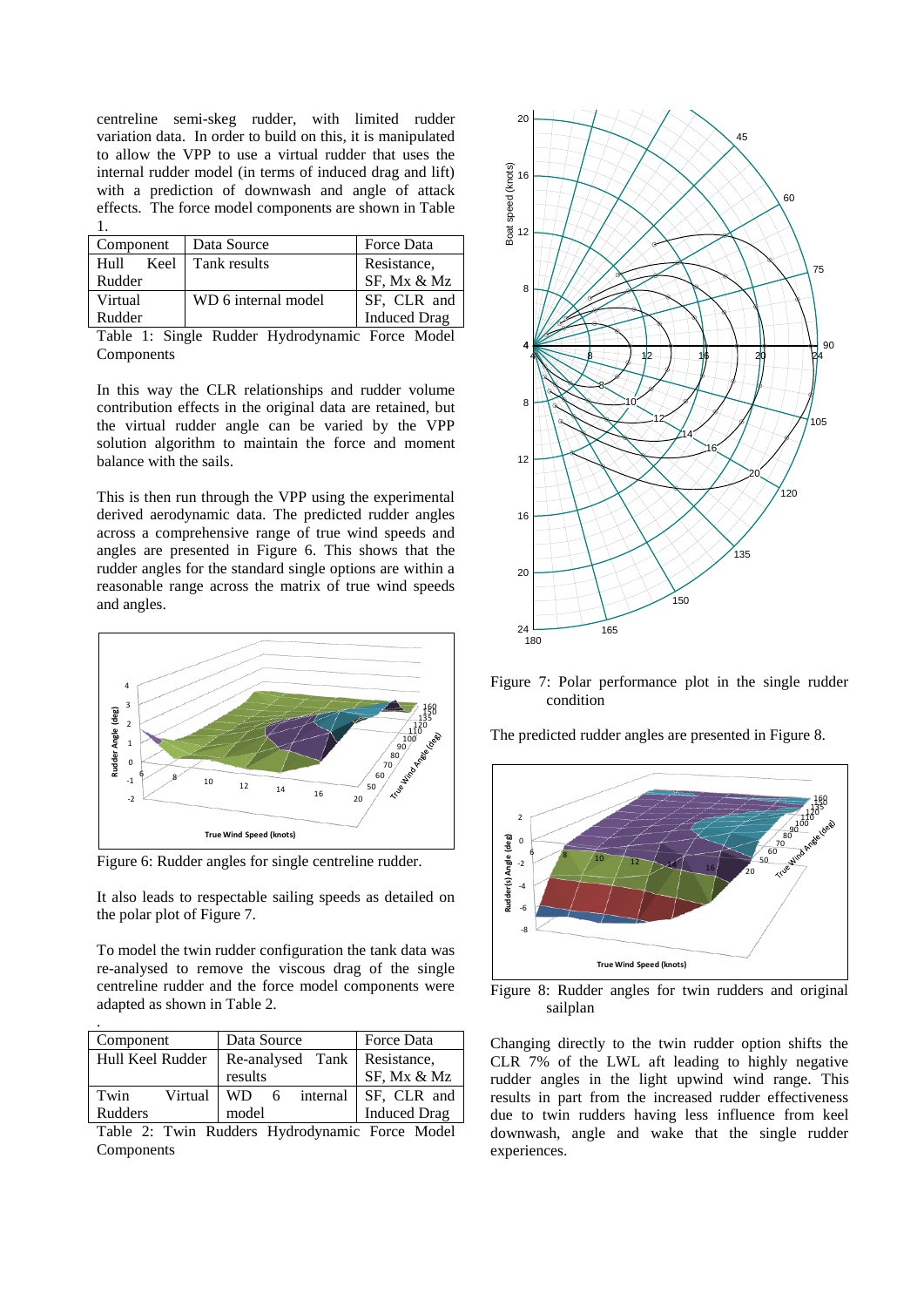It must be borne in mind that the negative rudders presented in Figure 8 are referenced to boat centreline and that the local angle of incidence will reflect the actual rudder loading which is a function of leeway and downwash effects.

There is also a noticeable reduction in boat speed due to the hull and keel taking a greater proportion of the lift which is at the expense of greater induced drag. As can be seen in Table 3, where speed differences are significant, negative means that the twin rudder option is slower. This highlights the important of maintaining good hull sailplan balance.

|                              |     | <b>True Wind Speed (knots)</b> |         |         |         |         |         |
|------------------------------|-----|--------------------------------|---------|---------|---------|---------|---------|
|                              |     | 8                              | 10      | 12      | 14      | 16      | 20      |
| (deg)<br>Angle<br>Wind.<br>Ĕ | 60  | $-0.95$                        | $-1.67$ | $-2.71$ | $-1.82$ | $-1.42$ | $-0.98$ |
|                              | 70  | $-1.80$                        | $-1.87$ | $-1.33$ | $-1.12$ | $-1.23$ | $-0.68$ |
|                              | 80  | $-1.39$                        | $-1.28$ | $-1.03$ | $-0.90$ | $-1.01$ | $-0.52$ |
|                              | 90  | $-1.04$                        | $-0.99$ | $-0.87$ | $-0.75$ | $-0.78$ | $-0.41$ |
|                              | 100 | $-0.71$                        | $-0.80$ | $-0.74$ | $-0.67$ | $-0.62$ | $-0.42$ |
|                              | 110 | $-0.49$                        | $-0.53$ | $-0.55$ | $-0.53$ | $-0.49$ | $-0.38$ |
|                              | 120 | $-0.35$                        | $-0.39$ | $-0.43$ | $-0.43$ | $-0.42$ | $-0.42$ |
|                              | 135 | $-0.24$                        | $-0.26$ | $-0.29$ | $-0.32$ | $-0.34$ | $-0.34$ |
|                              | 150 | $-0.28$                        | $-0.14$ | $-0.14$ | $-0.16$ | $-0.18$ | $-0.21$ |
|                              | 160 | $-0.10$                        | $-0.14$ | $-0.09$ | $-0.10$ | $-0.12$ | $-0.15$ |

Table 3: Reduction of boat speeds (knots) between single and twin rudders option

The rudder areas used are considered reasonable to maintain adequate manoeuvring qualities whilst under motor and sailing conditions. The remaining options to adjust balance are: to shift the CLR by moving the keel or longitudinal movement of the rigs and sailplan.

In light of the speed reduction with twin rudders a revised sailplan was modelled with the CEA shifted aft. This brings the rudder angles into a more acceptable range, slightly negative at the lower upwind speeds moving to positive at the higher speeds as can be seen in Figure 9.



Figure 9: Rudder angles for twin rudders with sailplan aft

As can be seen in Table 4 the rig and sailplan shift aftward results in significant less boat speed reduction when compared to the single rudder option. This speed difference is now primarily related to the additional viscous drag of the additional rudder over that of induced drag differences.

|                             |     | True Wind Speed (knots) |         |         |         |         |         |  |
|-----------------------------|-----|-------------------------|---------|---------|---------|---------|---------|--|
|                             |     | 8                       | 10      | 12      | 14      | 16      | 20      |  |
| (deg)<br>Angle<br>Wind<br>Ĕ | 60  | $-0.36$                 | $-0.44$ | $-0.36$ | $-0.24$ | $-0.18$ | $-0.12$ |  |
|                             | 70  | $-0.33$                 | $-0.33$ | $-0.24$ | $-0.20$ | $-0.16$ | $-0.14$ |  |
|                             | 80  | $-0.14$                 | $-0.28$ | $-0.23$ | $-0.18$ | $-0.20$ | $-0.12$ |  |
|                             | 90  | $-0.29$                 | $-0.30$ | $-0.26$ | $-0.22$ | $-0.22$ | $-0.10$ |  |
|                             | 100 | $-0.29$                 | $-0.32$ | $-0.29$ | $-0.26$ | $-0.23$ | $-0.13$ |  |
|                             | 110 | $-0.24$                 | $-0.27$ | $-0.28$ | $-0.26$ | $-0.24$ | $-0.17$ |  |
|                             | 120 | $-0.21$                 | $-0.24$ | $-0.26$ | $-0.27$ | $-0.26$ | $-0.24$ |  |
|                             | 135 | $-0.17$                 | $-0.21$ | $-0.24$ | $-0.26$ | $-0.28$ | $-0.27$ |  |
|                             | 150 | $-0.20$                 | $-0.11$ | $-0.13$ | $-0.15$ | $-0.16$ | $-0.19$ |  |
|                             | 160 | $-0.08$                 | $-0.10$ | $-0.09$ | $-0.10$ | $-0.12$ | $-0.14$ |  |

Table 4: Reduction of boat speeds (knots) between single and twin rudders with aft shifted sailplan

This process shows that if the twin rudder option is taken then an aft shift of the entire rig is necessary in order to maintain acceptable sailing rudder angles

#### 6.1 DESIGN SOLUTION

Experimental testing offers a very cost effective way to generate accurate force and moment charactersitics for a sailing yacht hull, capturing the wavemaking effects of lifting surfaces and the Munk moment from the canoe body when yawed. The type of analysis described shows how this data can be used as a baseline to simulate alternative configurations, using either the VPP internal models, or specific CFD tests on individual components.

#### **7 CONCLUSIONS**

This paper has highlighted an integrated approach using experimentally derived hydrodynamic and aerodynamic data and a 4 plus DOF VPP to evaluate the yaw balance and predict steady state sailing rudder angles and boat speed optimisation across a complete range of true wind speed and angles for sailing yachts.

The benefits of this approach to aid the design process and additional versatility to existing data sources has been outlined. It also addresses particular issues relating to the study of large sailing yachts.

### **REFERENCES**

1. Keuning, J.A., Vermeulen, K.J., 'On the balance of large sailing yachts', *17th HISWA Intl Symp on"Yacht Design and Yacht Construction"*, 2002.

2. Claughton, A.R. et al., 'Hull-sailplan balance, "Lead" for the 21st Century', 22nd *HISWA Intl Symp on"Yacht Design and Yacht Construction"*, 2012.

3. Campbell, I.M.C. Claughton, A.R.,, 'The interpretation of results from tank tests on 12m yachts', 8 th *Chesapeake Sailing Yacht Symp*, 1987.

4. Claughton, A.R., Wellicome, J.F., Shenoi, R.A., , 'Sailing Yacht Design: Theory', 1998.